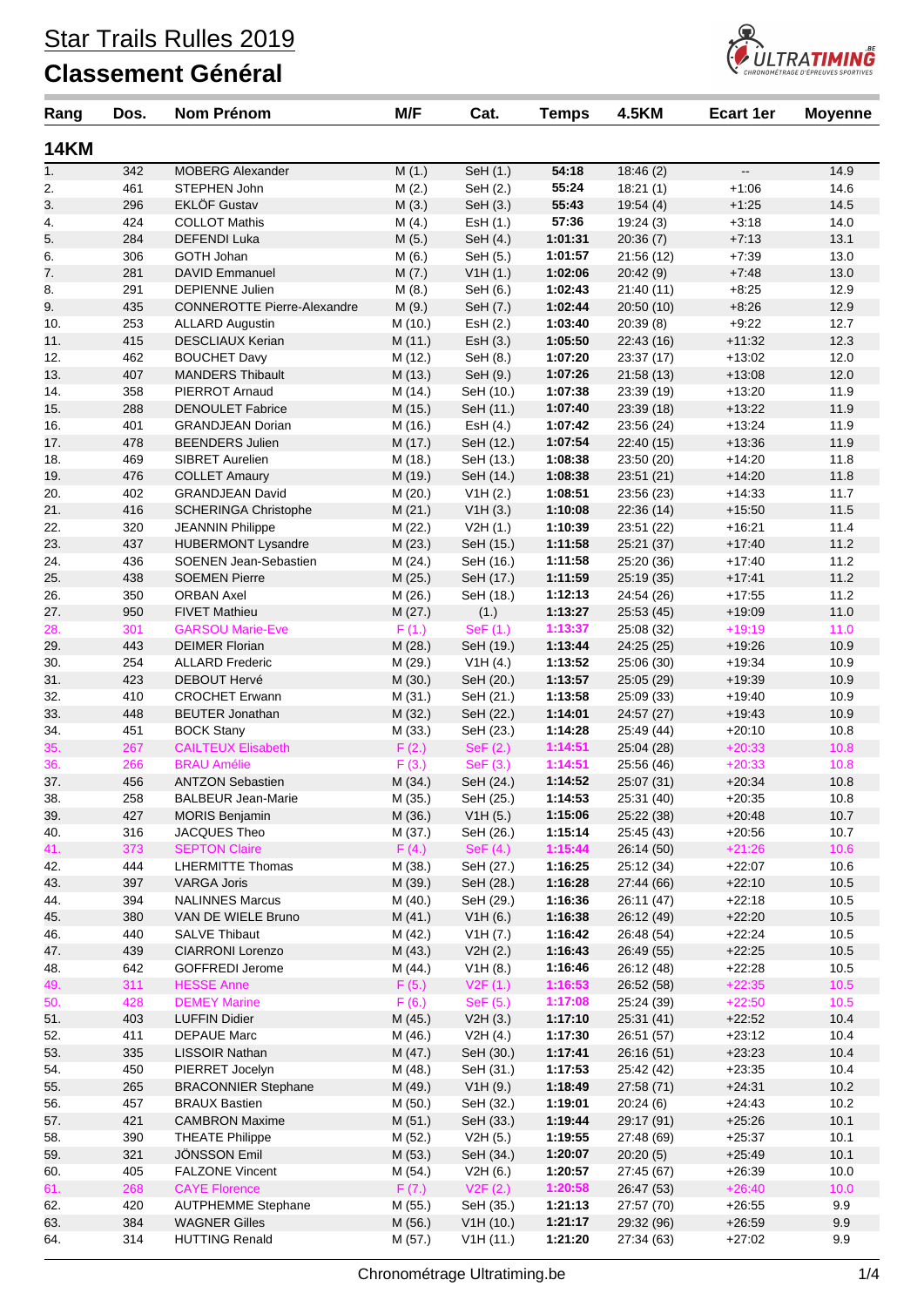

| Rang         | Dos.       | Nom Prénom                                      | M/F                 | Cat.                   | <b>Temps</b>       | <b>4.5KM</b>              | <b>Ecart 1er</b>     | <b>Moyenne</b> |
|--------------|------------|-------------------------------------------------|---------------------|------------------------|--------------------|---------------------------|----------------------|----------------|
| 65.          | 455        | DE KEIN Fabian                                  | M (58.)             | SeH (36.)              | 1:21:35            | 27:47 (68)                | $+27:17$             | 9.9            |
| 66.          | 400        | <b>FRIOB Axel</b>                               | M (59.)             | EsH (5.)               | 1:21:39            | 26:35 (52)                | $+27:21$             | 9.9            |
| 67.          | 387        | <b>WILLETTE Jeanne</b>                          | F(8.)               | V1F(1.)                | 1:21:55            | 29:18 (93)                | $+27:37$             | 9.8            |
| 68.          | 256        | <b>AUBRY Guillaume</b>                          | M (60.)             | SeH (37.)              | 1:22:06            | 27:42 (65)                | $+27:48$             | 9.8            |
| 69.          | 398        | <b>ANTOINE Emmanuel</b>                         | M (61.)             | SeH (38.)              | 1:22:15            | 29:41 (103)               | $+27:57$             | 9.8            |
| 70.          | 432        | <b>TILMONT Laurent</b>                          | M (62.)             | V1H (12.)              | 1:22:27            | 27:16 (60)                | $+28:09$             | 9.8            |
| 71.          | 393        | <b>MICHELE Feola</b>                            | M(63.)              | V2H (7.)               | 1:22:30            | 27:31 (62)                | $+28:12$             | 9.8<br>9.7     |
| 72.<br>73.   | 364<br>447 | <b>REISER Eric</b><br><b>PIPART Fancis</b>      | M (64.)<br>M (65.)  | V2H(8.)<br>SeH (39.)   | 1:22:59<br>1:23:16 | 26:50 (56)<br>28:24 (78)  | $+28:41$<br>$+28:58$ | 9.7            |
| 74.          | 458        | <b>ALLARD Bastien</b>                           | M (66.)             | SeH (40.)              | 1:23:17            | 29:17 (92)                | $+28.59$             | 9.7            |
| 75.          | 259        | <b>BASTIN Geneviève</b>                         | F(9.)               | V1F(2.)                | 1:23:25            | 28:22 (75)                | $+29:07$             | 9.7            |
| 76.          | 341        | <b>MINET Eric</b>                               | M (67.)             | V2H(9.)                | 1:23:25            | 28:22 (76)                | $+29:07$             | 9.7            |
| 77.          | 273        | <b>CLOSTER Manon</b>                            | F(10.)              | SeF (6.)               | 1:23:35            | 26:58 (59)                | $+29:17$             | 9.6            |
| 78.          | 409        | <b>BOZET Laurent</b>                            | M (68.)             | SeH (41.)              | 1:23:36            | 28:57 (84)                | $+29:18$             | 9.6            |
| 79.          | 260        | <b>BASTIN Olivier</b>                           | M (69.)             | SeH (42.)              | 1:23:43            | 28:39 (83)                | $+29.25$             | 9.6            |
| 80.          | 396        | <b>GAMELETTE Thomas</b>                         | M (70.)             | SeH (43.)              | 1:23:53            | 30:08 (109)               | $+29.35$             | 9.6            |
| 81.          | 477        | <b>LIMPAIN Mickael</b>                          | M (71.)             | SeH (44.)              | 1:23:59            | 28:24 (79)                | $+29:41$             | 9.6            |
| 82.          | 442        | MUNSTER Julien                                  | M (72.)             | SeH (45.)              | 1:24:00            | 28:16 (74)                | $+29.42$             | 9.6            |
| 83.          | 399        | <b>GRUSLIN Julian</b>                           | M (73.)             | Est (6.)               | 1:24:09            | 30:11 (110)               | $+29.51$             | 9.6            |
| 84.          | 347        | NICOTRA Nicolas                                 | M (74.)             | V3H(1.)                | 1:24:24            | 29:29 (95)                | $+30:06$             | 9.5            |
| 85.          | 657        | SAINT-GUILLAIN Arnaud                           | M (75.)             | SeH (46.)              | 1:24:47<br>1:24:55 | $5:50(-1)$                | $+30.29$             | 9.5            |
| 86.<br>87.   | 303<br>375 | <b>GILSON Delphine</b><br><b>TARNUS Noémie</b>  | F(11.)<br>F(12.)    | V1F(3.)<br>SeF (7.)    | 1:25:06            | 29:39 (99)<br>28:23 (77)  | $+30:37$<br>$+30:48$ | 9.5<br>9.5     |
| 88.          | 328        | <b>LEGENDRE Ninon</b>                           | F(13.)              | V1F(4.)                | 1:25:19            | 30:13(111)                | $+31:01$             | 9.4            |
| 89.          | 317        | JACQUET Christophe                              | M (76.)             | V1H(13.)               | 1:25:19            | 30:24 (113)               | $+31:01$             | 9.4            |
| 90.          | 318        | JACQUET Florian                                 | M (77.)             | EsH (7.)               | 1:25:20            | 30:24 (114)               | $+31:02$             | 9.4            |
| 91.          | 480        | PEIFFER Laurent                                 | M (78.)             | SeH (47.)              | 1:25:22            | 27:40 (64)                | $+31:04$             | 9.4            |
| 92.          | 329        | <b>LEGENDRE Titouan</b>                         | M (79.)             | EsH (8.)               | 1:25:22            | 30:15 (112)               | $+31:04$             | 9.4            |
| 93.          | 356        | <b>PICARD Sonia</b>                             | F(14.)              | V1F(5.)                | 1:25:32            | 29:39 (100)               | $+31:14$             | 9.4            |
| 94.          | 449        | PAIROUX Laurent                                 | M (80.)             | V1H (14.)              | 1:25:34            | 28:00 (73)                | $+31:16$             | 9.4            |
| 95.          | 345        | <b>MULLER Sébastien</b>                         | M(81.)              | V1H(15.)               | 1:25:38            | 29:40 (102)               | $+31:20$             | 9.4            |
| 96.          | 474        | <b>BERNARD Laura</b>                            | F(15.)              | SeF (8.)               | 1:25:44            | 27:22 (61)                | $+31:26$             | 9.4            |
| 97.          | 355        | PHILIPPE Pierre                                 | M (82.)             | V1H(16.)               | 1:25:45            | 29:01 (86)                | $+31:27$             | 9.4            |
| 98.          | 305        | <b>GOFFLOT Regine</b>                           | F(16.)              | V2F(3.)                | 1:25:51            | 30:27 (116)               | $+31:33$             | 9.4            |
| 99.<br>100.  | 325<br>315 | <b>LAMOUR Geoffrey</b><br><b>JACQUES Marion</b> | M (83.)<br>F(17.)   | SeH (48.)<br>ESF(1.)   | 1:26:01<br>1:26:12 | 28:25 (80)<br>28:34 (81)  | $+31:43$<br>$+31:54$ | 9.4<br>9.3     |
| 101.         | 463        | <b>HENRY Edwin</b>                              | M (84.)             | SeH (49.)              | 1:26:15            | 29:39 (101)               | $+31:57$             | 9.3            |
| 102.         | 289        | <b>DEOM Julien</b>                              | M (85.)             | SeH (50.)              | 1:26:15            | 29:39 (98)                | $+31.57$             | 9.3            |
| 103.         | 470        | <b>SICAIRE Aurelien</b>                         | M (86.)             | SeH (51.)              | 1:26:16            | 29:38 (97)                | $+31:58$             | 9.3            |
| 104.         | 360        | POOS Anne Sophie                                | F(18.)              | V1F(6.)                | 1:26:27            | 29:03 (88)                | $+32:09$             | 9.3            |
| 105.         | 304        | <b>GOFFINET Marie</b>                           | F(19.)              | SeF (9.)               | 1:26:27            | 37:13 (188)               | $+32:09$             | 9.3            |
| 106.         | 361        | POOS Florian                                    | M (87.)             | SeH (52.)              | 1:26:28            | 29:03 (87)                | $+32:10$             | 9.3            |
| 107.         | 308        | <b>GRÉGOIRE Benoît</b>                          | M (88.)             | SeH (53.)              | 1:26:44            | 31:08 (124)               | $+32:26$             | 9.3            |
| 108.         | 391        | JEUNEHOMME Denis                                | M (89.)             | SeH (54.)              | 1:26:44            | 32:03 (138)               | $+32:26$             | 9.3            |
| 109.         | 374        | <b>SLEGTEN Flore</b>                            | F(20.)              | SeF (10.)              | 1:26:45            | 31:05(123)                | $+32:27$             | 9.3            |
| 110.         | 434        | <b>ADRIANNE Valentin</b>                        | M (90.)             | SeH (55.)              | 1:26:46            | 31:45 (133)               | $+32:28$             | 9.3            |
| 111.         | 422        | <b>MAITREJEAN Nicolas</b>                       | M (91.)             | SeH (56.)              | 1:26:46            | 31:45(134)                | $+32:28$             | 9.3            |
| 112.<br>113. | 252<br>269 | <b>ADAM Xavier</b>                              | M (92.)<br>F(21.)   | SeH (57.)              | 1:26:50<br>1:26:54 | 27:58 (72)                | $+32:32$<br>$+32:36$ | 9.3<br>9.3     |
| 114.         | 339        | <b>CECI Adeline</b><br><b>MARTIN Florence</b>   | F(22.)              | SeF (11.)<br>SeF (12.) | 1:27:03            | 29:56 (107)<br>28:59 (85) | $+32:45$             | 9.3            |
| 115.         | 419        | <b>GAZIAUX Robin</b>                            | M (93.)             | SeH (58.)              | 1:27:10            | 28:37 (82)                | $+32:52$             | 9.2            |
| 116.         | 454        | <b>LEPAGE Anne</b>                              | F(23.)              | V1F (7.)               | 1:27:27            | 29:42 (105)               | $+33:09$             | 9.2            |
| 117.         | 395        | <b>TOUBON Stephanie</b>                         | F(24.)              | SeF (13.)              | 1:27:28            | 29:41 (104)               | $+33:10$             | 9.2            |
| 118.         | 433        | DEBY Johan                                      | M (94.)             | SeH (59.)              | 1:27:45            | 29:19 (94)                | $+33:27$             | 9.2            |
| 119.         | 429        | <b>VINCENT Gregory</b>                          | M (95.)             | V1H (17.)              | 1:27:51            | 29:55 (106)               | $+33.33$             | $9.2\,$        |
| 120.         | 312        | <b>HUBERTY Coralie</b>                          | F(25.)              | SeF (14.)              | 1:27:51            | 29:57 (108)               | $+33:33$             | 9.2            |
| 121.         | 412        | <b>LEDECF Fabien</b>                            | M (96.)             | V1H(18.)               | 1:28:18            | 30:46 (119)               | $+34:00$             | 9.1            |
| 122.         | 331        | LIBLANC Cédric                                  | M (97.)             | V1H (19.)              | 1:28:18            | 30:45 (118)               | $+34:00$             | 9.1            |
| 123.         | 464        | <b>GOMI Jean Christophe</b>                     | M (98.)             | SeH (60.)              | 1:28:33            | 29:16 (90)                | $+34:15$             | 9.1            |
| 124.         | 285        | <b>DEGLAIRE Carine</b>                          | F(26.)              | V1F(8.)                | 1:28:59            | 32:15 (142)               | $+34:41$             | 9.1            |
| 125.         | 263        | <b>BODELET Catherine</b>                        | F(27.)              | V1F(9.)                | 1:29:00            | 32:13 (140)               | $+34:42$             | 9.1            |
| 126.<br>127. | 383<br>693 | VINCKE Jean-Claude<br>JACQUES Frederic          | M (99.)<br>M (100.) | V2H (10.)<br>V1H (20.) | 1:29:30<br>1:30:23 | 32:12 (139)<br>$7:38(-1)$ | $+35:12$<br>$+36:05$ | 9.0<br>8.9     |
| 128.         | 262        | <b>BODART Grégory</b>                           | M (101.)            | V1H (21.)              | 1:30:37            | 30:54 (121)               | $+36.19$             | 8.9            |
| 129.         | 363        | <b>RASKIN Sophie</b>                            | F(28.)              | V1F(10.)               | 1:30:38            | 30:31 (117)               | $+36:20$             | 8.9            |
| 130.         | 467        | <b>THOMAS Florian</b>                           | M (102.)            | SeH (61.)              | 1:30:45            | 31:42 (130)               | $+36:27$             | 8.9            |
|              |            |                                                 |                     |                        |                    |                           |                      |                |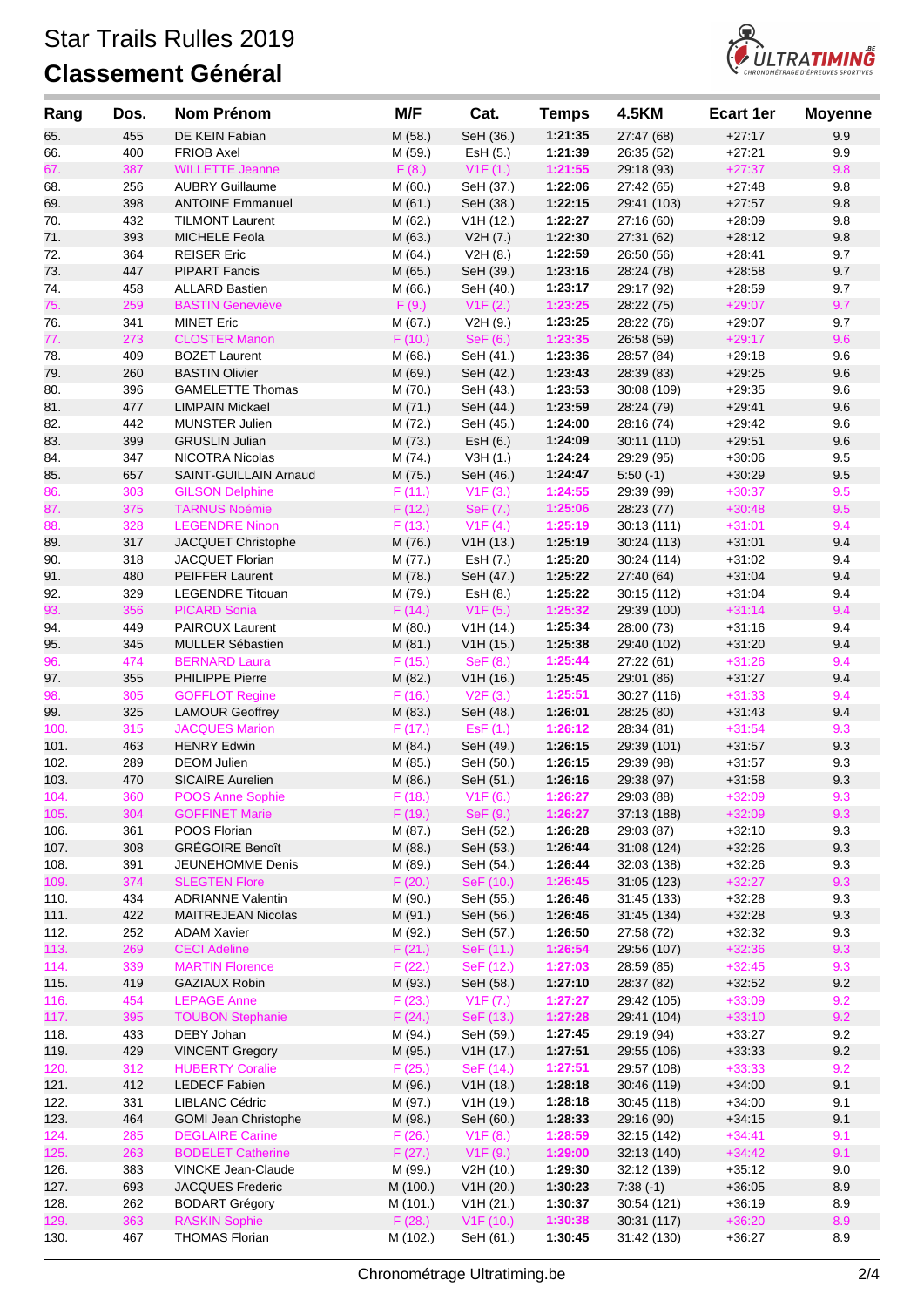

| Rang         | Dos.       | <b>Nom Prénom</b>                                | M/F              | Cat.                   | <b>Temps</b>       | <b>4.5KM</b>               | <b>Ecart 1er</b>     | <b>Moyenne</b> |
|--------------|------------|--------------------------------------------------|------------------|------------------------|--------------------|----------------------------|----------------------|----------------|
| 131.         | 468        | <b>RENARD Steen</b>                              | M (103.)         | V2H (11.)              | 1:30:46            | 31:42 (131)                | $+36:28$             | 8.9            |
| 132.         | 310        | <b>HEIN Patrick</b>                              | M (104.)         | V1H (22.)              | 1:31:06            | 29:15 (89)                 | $+36.48$             | 8.8            |
| 133.         | 333        | LIBOIS Raphaël                                   | M (105.)         | V1H (23.)              | 1:31:11            | 31:44 (132)                | $+36.53$             | 8.8            |
| 134.         | 465        | <b>GONRY Frederic</b>                            | M (106.)         | V1H (24.)              | 1:31:11            | 31:14 (126)                | $+36:53$             | 8.8            |
| 135.         | 324        | <b>LAMORT Samuel</b>                             | M (107.)         | V1H (25.)              | 1:31:11            | 31:13 (125)                | $+36.53$             | 8.8            |
| 136.         | 255        | <b>AROLDI Estelle</b>                            | F(29.)           | SeF (15.)              | 1:31:20            | 31:56 (136)                | $+37:02$             | 8.8            |
| 137.         | 336        | <b>LODI</b> Marielle                             | F(30.)           | V1F(11.)               | 1:31:20            | 31:56 (135)                | $+37:02$             | 8.8            |
| 138.         | 479        | <b>LOSTA Nathalie</b>                            | F(31.)           | SeF (16.)              | 1:31:25            | 34:25 (169)                | $+37:07$             | 8.8            |
| 139.         | 686        | ZHU Quan                                         | M (108.)         | SeH (62.)              | 1:31:44            | $11:57(-1)$                | $+37:26$             | 8.8            |
| 140.         | 334        | <b>LISSOIR Eric</b>                              | M (109.)         | V <sub>1</sub> H (26.) | 1:31:58            | 30:25 (115)                | $+37:40$             | 8.8            |
| 141.         | 359        | <b>PIGNOT Cécile</b>                             | F(32.)           | SeF (17.)              | 1:31:59            | 30:47 (120)                | $+37:41$             | 8.8            |
| 142.         | 460        | <b>BOUILLON Nicolas</b>                          | M (110.)         | SeH (63.)              | 1:32:21            | 32:26 (143)                | $+38.03$             | 8.7            |
| 143.         | 475        | <b>BERTRAND Sebastien</b>                        | M (111.)         | SeH (64.)              | 1:32:22            | 32:30 (144)                | $+38:04$             | 8.7            |
| 144.         | 275        | <b>CORNETTE Florence</b>                         | F(33.)           | SeF (18.)              | 1:32:47            | 31:39 (129)                | $+38:29$             | 8.7            |
| 145.         | 425        | <b>LEJEUNE Andre</b>                             | M (112.)         | V1H (27.)              | 1:32:47            | 31:59 (137)                | $+38:29$             | 8.7            |
| 146.         | 502        | <b>ADAM Valérie</b>                              | F(34.)           | SeF (19.)              | 1:33:06            | 30:55 (122)                | $+38:48$             | 8.7            |
| 147.         | 629        | <b>MOTCH Raphael</b>                             | M (113.)         | V1H (28.)              | 1:33:22            | $10:57(-1)$                | $+39.04$             | 8.6            |
| 148.         | 319        | <b>JACQUET Gilles</b>                            | M (114.)         | V1H (29.)              | 1:33:26            | 32:14 (141)                | $+39:08$             | 8.6            |
| 149.         | 459        | <b>BOULANGER Lionel</b>                          | M (115.)         | SeH (65.)              | 1:33:27            | 32:44 (151)                | $+39:09$             | 8.6            |
| 150.         | 414        | <b>GRAISSE Julie</b>                             | F(35.)           | SeF (20.)              | 1:33:41            | 31:26 (127)                | $+39:23$             | 8.6            |
| 151.         | 441        | <b>HERR Cindy</b>                                | F(36.)           | SeF (21.)              | 1:34:24            | 32:33 (146)                | $+40:06$             | 8.5            |
| 152.         | 413        | <b>BLEROT Marie</b>                              | F(37.)           | SeF (22.)              | 1:35:48            | 31:27 (128)                | $+41:30$             | 8.4            |
| 153.         | 452        | <b>PONCELET Aline</b>                            | F(38.)           | SeF (23.)              | 1:36:10            | 32:42 (150)                | $+41:52$             | 8.4            |
| 154.         | 453        | <b>WAUTHIER Anne-Sophie</b>                      | F(39.)           | SeF (24.)              | 1:36:11            | 32:41 (149)                | $+41:53$             | 8.4<br>8.4     |
| 155.<br>156. | 348<br>471 | <b>NOEL Magali</b><br><b>LAMBERT</b> Ingrid      | F(40.)           | V1F(12.)               | 1:36:11<br>1:36:11 | 32:53 (154)                | $+41:53$<br>$+41:53$ | 8.4            |
|              | 431        |                                                  | F(41.)           | V1F(13.)               | 1:36:26            | 32:55 (156)                | $+42:08$             | 8.4            |
| 157.<br>158. | 376        | <b>MERLOT Alexandra</b><br><b>THÉVENIN Laura</b> | F(42.)<br>F(43.) | SeF (25.)              | 1:36:41            | 32:33 (145)                | $+42:23$             | 8.3            |
| 159.         | 337        | <b>LOMMEL Thomas</b>                             | M (116.)         | SeF (26.)<br>SeH (66.) | 1:36:41            | 34:19 (167)<br>34:23 (168) | $+42:23$             | 8.3            |
| 160.         | 472        | <b>BIHAIN Camille</b>                            | F(44.)           | ESF(2.)                | 1:36:51            | 32:54 (155)                | $+42:33$             | 8.3            |
| 161.         | 473        | <b>KLEIN Jeremy</b>                              | M (117.)         | EsH (9.)               | 1:36:53            | 32:48 (153)                | $+42:35$             | 8.3            |
| 162.         | 417        | <b>RANSON Pauline</b>                            | F(45.)           | SeF (27.)              | 1:37:09            | 34:42 (171)                | $+42:51$             | 8.3            |
| 163.         | 298        | <b>FONTAINE Gillouz</b>                          | F(46.)           | SeF (28.)              | 1:37:25            | 35:59 (176)                | $+43:07$             | 8.3            |
| 164.         | 309        | <b>GUIOT Sandy</b>                               | F(47.)           | SeF (29.)              | 1:37:25            | 34:19 (166)                | $+43:07$             | 8.3            |
| 165.         | 521        | <b>CLERIN Nicolas</b>                            | M (118.)         | SeH (67.)              | 1:38:05            | $9:06(-1)$                 | $+43.47$             | 8.2            |
| 166.         | 466        | <b>ARNOULD Anne Francoise</b>                    | F(48.)           | V2F(4.)                | 1:38:30            | 36:27 (182)                | $+44:12$             | 8.2            |
| 167.         | 302        | <b>GERMAIN Sophie</b>                            | F(49.)           | V1F(14.)               | 1:38:30            | 32:45 (152)                | $+44:12$             | 8.2            |
| 168.         | 426        | <b>BALON Jean Michel</b>                         | M (119.)         | V1H (30.)              | 1:38:55            | 33:02 (157)                | $+44.37$             | 8.1            |
| 169.         | 330        | <b>LEROY Nicole</b>                              | F(50.)           | V1F(15.)               | 1:38:58            | 33:49 (163)                | $+44:40$             | 8.1            |
| 170.         | 338        | <b>MARQUIS Murielle</b>                          | F(51.)           | V <sub>1</sub> F (16.) | 1:39:18            | 32:34 (147)                | $+45:00$             | 8.1            |
| 171.         | 378        | <b>TOUSSAINT Céline</b>                          | F(52.)           | SeF (30.)              | 1:39:19            | 32:35 (148)                | $+45:01$             | 8.1            |
| 172.         | 323        | <b>LALLOUETTE Elodie</b>                         | F(53.)           | SeF (31.)              | 1:39:36            | 33:43 (159)                | $+45:18$             | 8.1            |
| 173.         | 379        | <b>TRIBOLET Lisa</b>                             | F(54.)           | SeF (32.)              | 1:39:47            | 34:44 (172)                | $+45:29$             | 8.1            |
| 174.         | 824        | <b>JEAN Valentin</b>                             | M (120.)         | SeH (68.)              | 1:40:29            | 33:43 (160)                | $+46:11$             | $8.0\,$        |
| 175.         | 729        | <b>ORBAN Alain</b>                               | M (121.)         | V1H (31.)              | 1:41:19            | $11:50(-1)$                | $+47:01$             | 7.9            |
| 176.         | 404        | <b>GAFFETTE Virginie</b>                         | F(55.)           | V <sub>1</sub> F (17.) | 1:42:05            | 33:23 (158)                | $+47:47$             | 7.9            |
| 177.         | 357        | <b>PICCHI Laurence</b>                           | F(56.)           | V2F(5.)                | 1:42:43            | 34:27 (170)                | $+48:25$             | 7.8            |
| 178.         | 392        | DEBATY Alain                                     | M (122.)         | V2H (12.)              | 1:44:01            | 37:09 (186)                | $+49:43$             | 7.7            |
| 179.         | 286        | <b>DELFORGE Tiffany</b>                          | F(57.)           | SeF (33.)              | 1:44:22            | 36:06 (178)                | $+50:04$             | 7.7            |
| 180.         | 313        | <b>HUTLET Céline</b>                             | F(58.)           | SeF (34.)              | 1:44:35            | 33:44 (161)                | $+50:17$             | 7.7            |
| 181.         | 257        | <b>AUGER Sophie</b>                              | F(59.)           | V <sub>1</sub> F (18.) | 1:44:36            | 33:44 (162)                | $+50:18$             | 7.7            |
| 182.         | 279        | <b>DASNOY Lynn</b>                               | F(60.)           | SeF (35.)              | 1:44:45            | 34:44 (173)                | $+50:27$             | 7.7            |
| 183.         | 418        | <b>VAN CAUTER Philippe</b>                       | M (123.)         | SeH (69.)              | 1:44:53            | 34:46 (174)                | $+50:35$             | 7.7            |
| 184.         | 430        | <b>AIME Camille</b>                              | M (124.)         | SeH (70.)              | 1:45:24            | 36:00 (177)                | $+51:06$             | 7.6            |
| 185.         | 326        | <b>LAURENT David</b>                             | M (125.)         | V1H (32.)              | 1:45:27            | 36:07 (181)                | $+51:09$             | $7.6\,$        |
| 186.         | 386        | <b>WILDSCHUTZ Florine</b>                        | F(61.)           | SeF (36.)              | 1:47:14            | 37:52 (192)                | $+52:56$             | 7.5            |
| 187.         | 297        | <b>FLOCK Corinne</b>                             | F(62.)           | SeF (37.)              | 1:47:14            | 37:52 (194)                | $+52:56$             | $7.5$          |
| 188.         | 381        | VAN LEEUWEN Jeremy                               | M (126.)         | SeH (71.)              | 1:47:14            | 37:52 (193)                | $+52:56$             | 7.5            |
| 189.         | 251        | <b>ADAM Magali</b>                               | F(63.)           | V <sub>1</sub> F (19.) | 1:47:19            | 36:06 (179)                | $+53:01$             | $7.5$          |
| 190.         | 353        | PÉCHEUX Isabelle                                 | F(64.)           | V1F(20.)               | 1:47:19            | 36:06 (180)                | $+53:01$             | 7.5            |
| 191.         | 406        | <b>LATTEUR Benedicte</b>                         | F(65.)           | V1F(21.)               | 1:47:27            | 37:14 (189)                | $+53:09$             | 7.5            |
| 192.         | 408        | <b>ROGIER Ludivine</b>                           | F(66.)           | V1F(22.)               | 1:47:27            | 37:11 (187)                | $+53:09$             | 7.5            |
| 193.         | 280        | <b>DASNOY Vanessa</b>                            | F(67.)           | SeF (38.)              | 1:48:16            | 36:55 (183)                | $+53:58$             | 7.4            |
| 194.         | 261        | <b>BELLETTE Valentine</b>                        | F(68.)           | SeF (39.)              | 1:48:17            | 36:56 (184)                | $+53:59$             | 7.4            |
| 195.         | 369        | <b>SABINE Jacques</b>                            | F(69.)           | V2F(6.)                | 1:48:24            | 36:59 (185)                | $+54:06$             | 7.4            |
| 196.         | 362        | <b>QUEVY Laurence</b>                            | F(70.)           | V1F(23.)               | 1:48:35            | 35:50 (175)                | $+54:17$             | 7.4            |